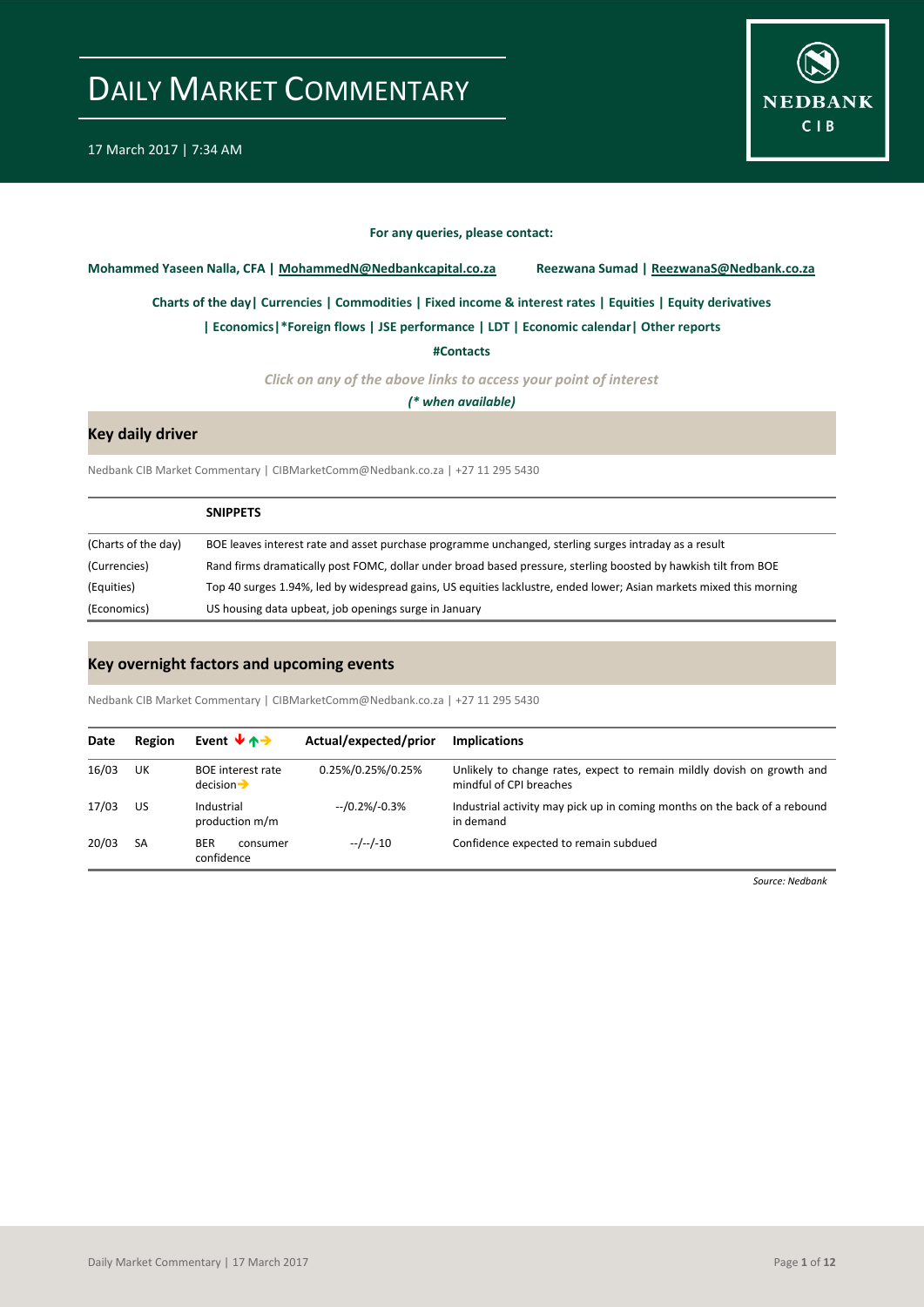

## <span id="page-1-0"></span>**Charts of the day** [back to top](#page-0-0) **back to top**

Nedbank CIB Market Commentary | CIBMarketComm@Nedbank.co.za | +27 11 295 5430

- The BOE left interest rates unchanged at 0.25% and the asset purchase programme at £435 billion, in line with consensus. However, the decision was not unanimous as one policymaker voted to raise rates by 25bps on the back of rising inflationary pressures over the medium term that is expected to keep CPI above 2% over the next 3 years. Furthermore, more policymakers have indicated that it will not take much more of a pickup in inflation for them too to favour a rate hike soon.
- The slightly hawkish stance is supported by better economic data that has thus far belied Brexit fears of a slowdown. After the BOE decision, market expectations of a rate hike this year did rise, but remains well below 30%. The probability of a hike in 2018 is placed at 65%. Some policymakers agreed that the BOE is able to tolerate inflation above the 2% target in order to maintain economic and labour market growth. At the previous meeting, more slack was seen in the economy. This may mean subdued wage growth and the possibility for higher unemployment for as long as the slack persists. The uncertainty over what Brexit will present the economy with is an important added layer which will likely keep the BOE on hold for some time.
- The sterling strengthened sharply after the statement, mainly due to the fact that markets had not foreseen one dissenting vote. We anticipate a weaker GBPUSD exchange rate towards year end as markets distil the implications of a possible hard Brexit. Key support levels on the downside are between  $$1.18/ \text{ E}$  and  $$1.11/ \text{ E}$  while upside resistance is around  $$1.28/ \text{ E}$ .

### **UK-German 10 year spread eases sharply as markets discount Brexit risks**



### **UK real wage growth is eases recently, underpinned by CPI**



### **Long term sterling trend is lower due to Brexit implications**



*Source: Bloomberg, Nedbank*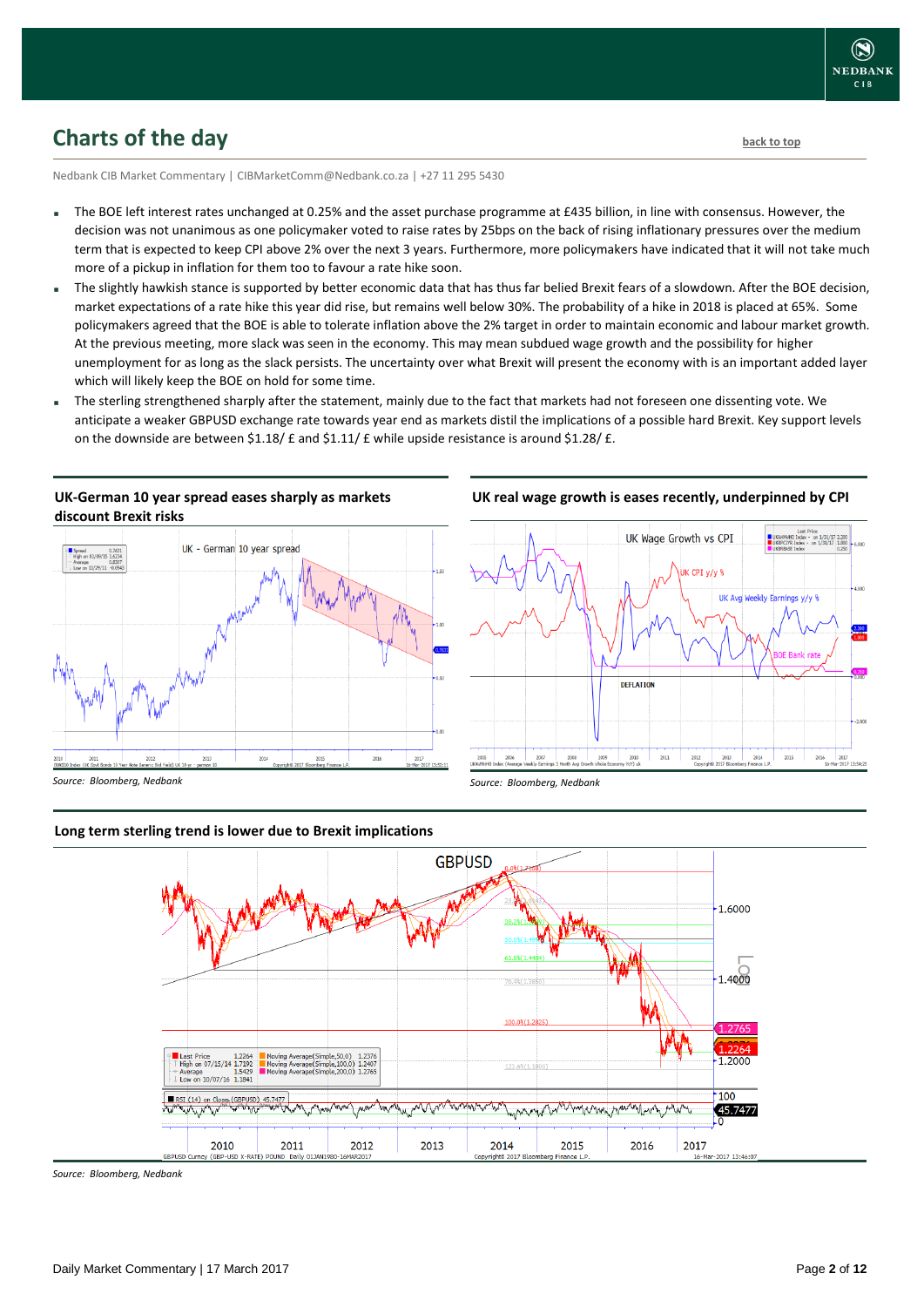

## <span id="page-2-0"></span>**Currencies [back to top](#page-0-0)**

Business Banking FX | +27 11 535 4003 | Corporate FX | +2711 535 4002 | Institutional FX | +2711 535 4005

- The local session opened with the rand trading dramatically firmer after the FOMC the previous evening. After starting the day at 12.8400 , the rand encountered renewed support as we traded below 12.8000 and it managed to trade to a best level of 12.6825 , closing the day trading at 12.7325. This morning the local unit is currently trading at 12.7700, EURZAR is trading at 13.7415 and GBPZAR is trading at 15.7705.
- International markets had seen the dollar come under broad based pressure. EURUSD opened the day trading at 1.0733 and saw it hold relatively steady through the majority of the day close to those levels. In the overnight session the euro traded marginally firmer again and it currently trades at 1.0770. Gold continues to hold steady around the 1226.00 level this morning.
- Data releases scheduled for today, nothing locally, from Europe we have Eurozone trade and construction output, from the U.S industrial production, capacity utilisation, leading index and Michigan survey.
- After the significant gains the rand posted overnight, the levels of local participation in the markets increased significantly as local participants took advantage to hedge. Indications are that this is set to continue into the close of the week, with many local participants taking a long weekend. Possible trading range in the rand today 12.6500 to 12.9500

| <b>Majors</b>                   | Last price | $\%$ $\Delta$<br>$-1d$ | $\sqrt{\Delta}$<br><b>MTD</b> | $\%$ $\Delta$<br><b>YTD</b> | <b>Month</b><br>trend | <b>USD</b> trend    |
|---------------------------------|------------|------------------------|-------------------------------|-----------------------------|-----------------------|---------------------|
| <b>GBPUSD</b>                   | 1.24       | 0.03                   | $-0.48$                       | 0.13                        | ⊕                     | USD strength        |
| <b>EURUSD</b>                   | 1.08       | 0.50                   | 1.53                          | 2.40                        | ⇑                     | USD weakness        |
| <b>USDJPY</b>                   | 113.44     | 0.10                   | 1.34                          | $-3.01$                     | ♠                     | USD strength        |
| <b>USDAUD</b>                   | 1.30       | $-0.21$                | $-0.09$                       | $-6.31$                     | л                     | USD weakness        |
| <b>Rand crosses</b>             | Last price | $% \Delta$<br>$-1d$    | $\Delta$<br><b>MTD</b>        | $\Delta$<br><b>YTD</b>      | <b>Month</b><br>trend | <b>ZAR</b> trend    |
| <b>USDZAR</b>                   | 12.76      | 0.22                   | $-2.67$                       | $-7.13$                     | ⊕                     | ZAR strength        |
| <b>GBPZAR</b>                   | 15.77      | 0.25                   | $-3.14$                       | $-6.94$                     | ⊕                     | ZAR strength        |
| <b>FURZAR</b>                   | 13.74      | 0.73                   | $-1.18$                       | $-4.91$                     | ⊕                     | ZAR strength        |
| <b>AUDZAR</b>                   | 9.80       | 0.40                   | $-2.54$                       | $-0.97$                     | ⊕                     | ZAR strength        |
| ZARJPY                          | 8.89       | $-0.09$                | 4.11                          | 4.21                        | ♠                     | ZAR strength        |
| <b>African FX</b>               | Last price | $\%$ $\Delta$<br>$-1d$ | $\%$ $\Delta$<br><b>MTD</b>   | $\%$ $\Delta$<br><b>YTD</b> | <b>Month</b><br>trend | <b>ZAR</b> trend    |
| ZARMWK (Malaw ian kw acha)      | 56.77      | $-0.31$                | 2.73                          | 7.15                        | ⇑                     | ZAR strength        |
| ZARBWP (Botsw ana pula)         | 0.81       | 0.09                   | 1.61                          | 3.52                        | ⇑                     | ZAR strength        |
| ZARKES (Kenyan shilling)        | 8.08       | $-0.20$                | 2.88                          | 8.25                        | ⇑                     | ZAR strength        |
| ZARMUR (Mauritian rupee)        | 2.77       | $-0.23$                | 2.46                          | 5.77                        | ⇑                     | ZAR strength        |
| ZARNGN (Nigerian naira)         | 24.67      | $-0.31$                | 2.59                          | 7.53                        | ⇑                     | ZAR strength        |
| ZARGHS (Ghanian cedi)           | 0.36       | $-0.47$                | $-0.22$                       | 15.02                       | ⊕                     | <b>ZAR</b> weakness |
| ZARZMW (Zambian kw acha)        | 0.75       | $-0.33$                | 3.59                          | 3.60                        | ⇑                     | ZAR strength        |
| ZARMZN (Mozambican metical)     | 5.38       | $-0.22$                | 0.52                          | 3.16                        | ⇑                     | ZAR strength        |
| Source: Bloomberg & Nedbank CIB | Time       |                        | 2017/03/17 07:22              |                             |                       |                     |

*\*Please note that the sign on the % change reflects the change on the headline number. The narrative indicates the trend direction over the month. For trade in any of these currencies, contact our FX dealing desks*



#### **USDZAR**

*Source: Bloomberg, Nedbank*



#### *Source: Bloomberg, Nedbank*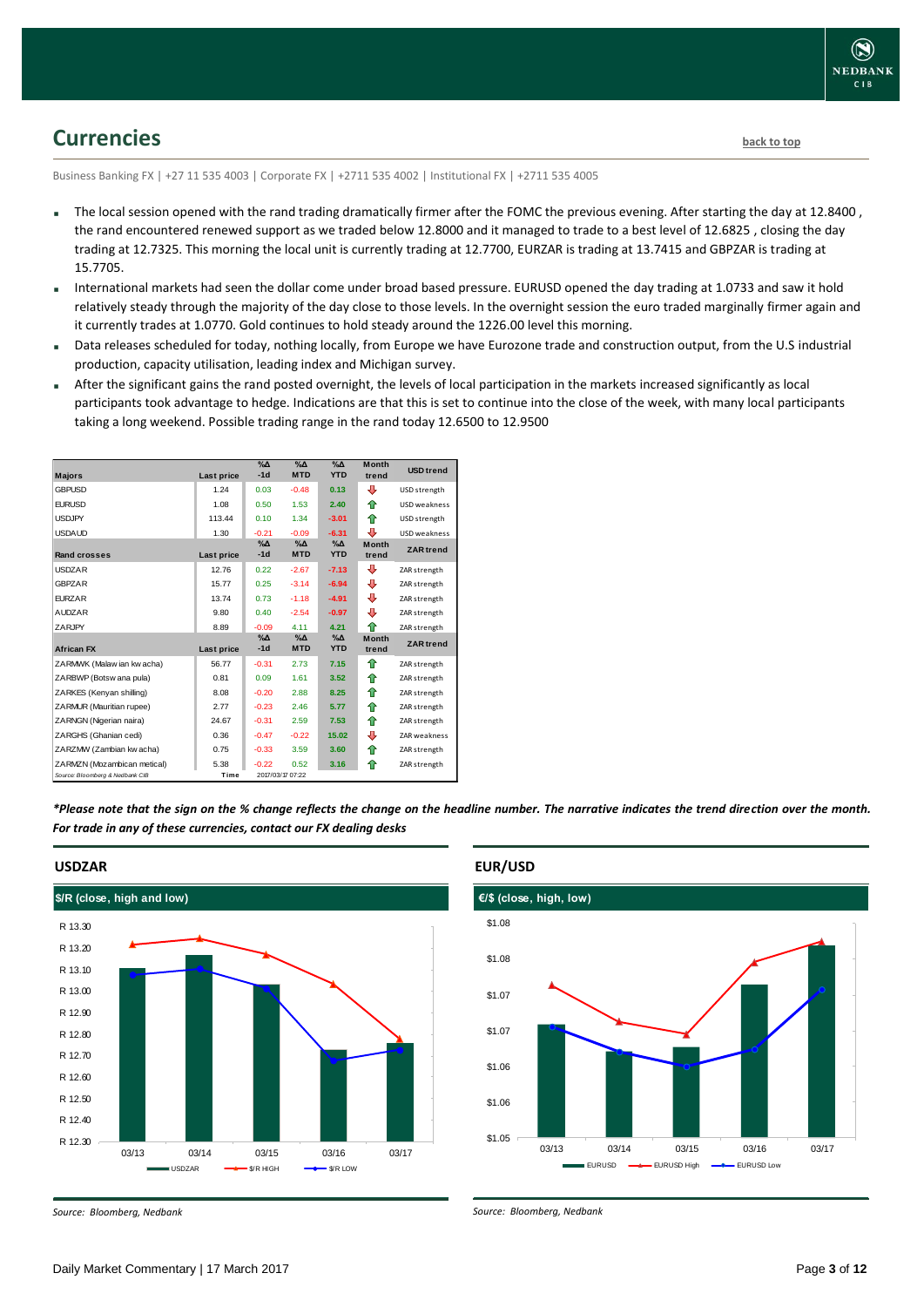## <span id="page-3-0"></span>**Commodities [back to top](#page-0-0)**

Nedbank CIB Market Commentary | CIBMarketComm@Nedbank.co.za | +27 11 295 5430| +27 11 535 4038

- Oil prices traded off session highs but remained supported by comments from the Saudis indicating that OPEC may consider extending the term of production cuts beyond June. We maintain a bearish bias over the longer term.
- Dollar remained weak yesterday and overnight in Asia as well, and as a result the spot gold price remained elevated, taking its cue from upbeat bargain buying. The gold price will likely track the dollar inversely, as has been the case lately. The gold price will likely remain upbeat should dollar weakness persist, unless safe haven demand is ramped up if there is any flare up in geopolitical tensions.

| <b>Commodities</b>              | Last price | $\% \Delta$<br>$-1d$ | $\% \Delta$<br><b>MTD</b> | $\% \Delta$<br><b>YTD</b> | <b>Month</b><br>trend |
|---------------------------------|------------|----------------------|---------------------------|---------------------------|-----------------------|
| Brent near future (\$)          | 51.79      | 0.10                 | $-6.84$                   | $-8.85$                   | ⊕                     |
| WTI crude (\$)                  | 48.86      | 0.23                 | $-9.54$                   | $-9.05$                   | ⊕                     |
| Gold spot (\$)                  | 1 226.25   | $-0.04$              | $-2.40$                   | 6.86                      | ⇩                     |
| Platinum spot (\$)              | 955.25     | $-0.15$              | $-7.27$                   | 5.77                      | ⇩                     |
| SA w hite maize spot (R)        | 2 146.00   | $-1.11$              | $-22.81$                  | $-39.41$                  | л                     |
| Source: Bloomberg & Nedbank CIB | Time       |                      | 2017/03/17 07:22          |                           |                       |

### **Platinum vs Gold**



### **Brent Crude vs West Texas Intermediate**



*Source: Bloomberg*

*Source: Bloomberg*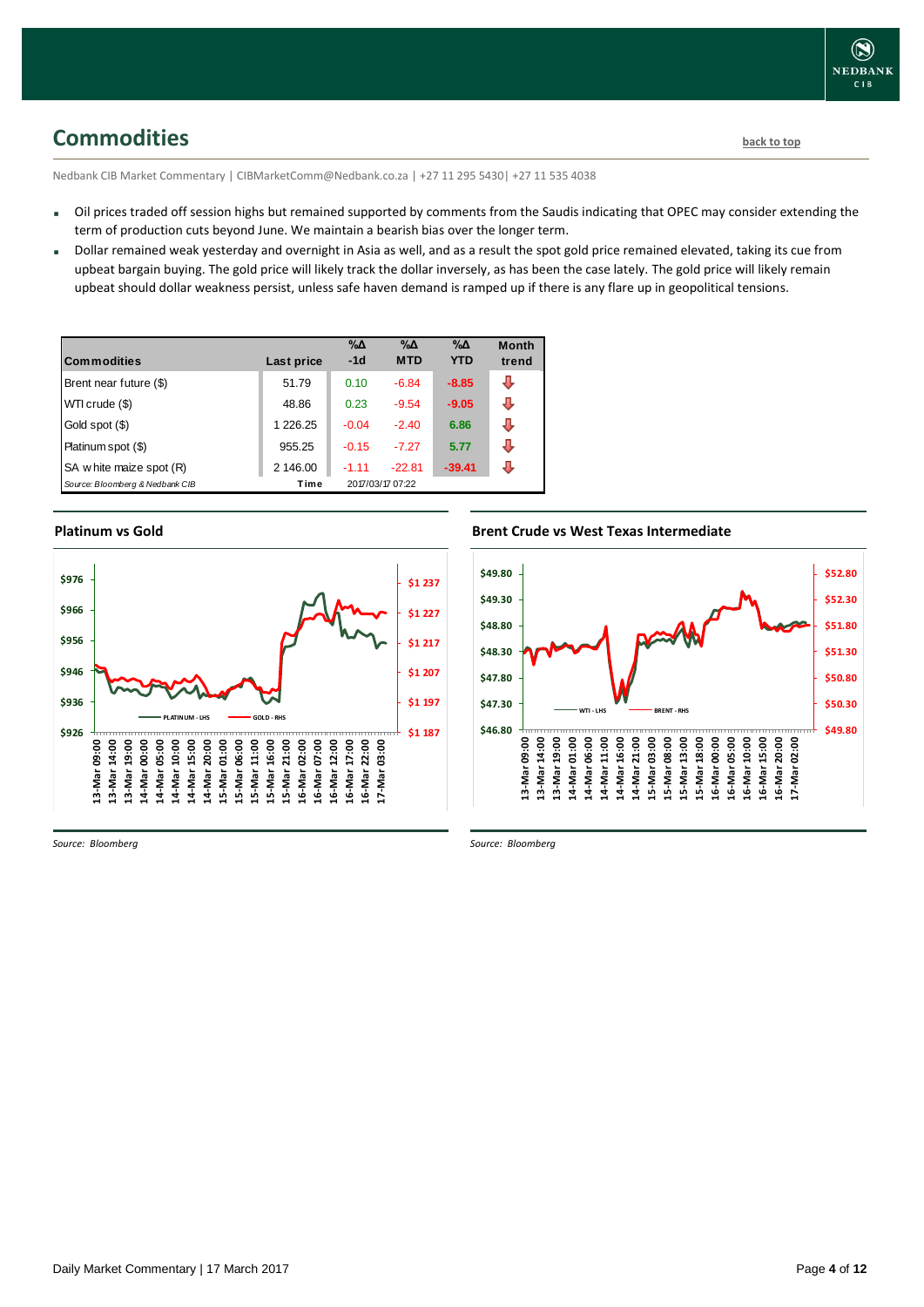## <span id="page-4-0"></span>**Fixed income and interest rates back to the line of the set of the set of the set of the set of the set of the set of the set of the set of the set of the set of the set of the set of the set of the set of the set of th**

Bond flow sales |+2711 535 4021 | Corporate Money Markets | +2711 535 4007 | Business Bank Money Markets | +2711 535 4006

|                                 |            | Δ              | Δ                | $\Delta$   | <b>Month</b> |
|---------------------------------|------------|----------------|------------------|------------|--------------|
| <b>Bonds</b>                    | Last price | 1 <sub>d</sub> | <b>MTD</b>       | <b>YTD</b> | trend        |
|                                 | %          | bps            | bps              | bps        |              |
| R203-0.5 yrs                    | 7.28       | $-0.90$        | $-11.00$         | $-42.80$   | ⊕            |
| R208-4 yrs                      | 7.71       | 0.20           | $-22.90$         | $-56.70$   | ⊕            |
| R186-9.8 yrs                    | 8.53       | 0.20           | $-25.80$         | $-37.80$   | ⊕            |
| R2048-31 yrs                    | 9.32       | 0.20           | $-31.20$         | $-30.00$   | ⊕            |
| <b>US 10 yr</b>                 | 2.53       | $-0.97$        | 14.03            | 8.63       | ⇮            |
| <b>UK 10 yr</b>                 | 1.25       | 3.14           | 8.51             | 0.81       | ⇑            |
| German 10 yr                    | 0.45       | 7.95           | 115.38           | 156.00     | ⇑            |
| Japan 10 yr                     | 0.08       | 8.00           | 44.64            | 76.09      | ♠            |
|                                 |            | Δ              | Δ                | Δ          | <b>Month</b> |
| <b>Money Market</b>             | Last price | 1 <sub>d</sub> | <b>MTD</b>       | <b>YTD</b> | trend        |
|                                 | $\%$       | bps            | bps              | bps        |              |
| SA repo rate                    | 7.00       | 0.00           | 0.00             | 0.00       |              |
| SA prime rate                   | 10.50      | 0.00           | 0.00             | 0.00       | ⇛            |
| SA CPI (MTD = previous month)   | 6.60       |                | $-10.00$         |            | ⊕            |
| SA 3m JIBAR                     | 7.33       | $-0.90$        | 0.80             | $-2.50$    | ⇮            |
| SA 3m NCD                       | 7.38       | 0.00           | 2.50             | 0.00       | 合            |
| SA 6m NCD                       | 7.93       | 0.00           | 0.00             | $-5.00$    |              |
| SA 12m NCD                      | 8.30       | $-5.00$        | $-5.00$          | $-15.00$   | ⊕            |
| US 3m LIBOR                     | 1.15       | 0.36           | 8.78             | 15.39      | ⇑            |
| UK 3m LIBOR                     | 0.35       | 0.11           | $-1.15$          | $-2.16$    | ⊕            |
| Japan 3m LIBOR                  | $-0.04$    | $-0.44$        | $-1.05$          | 1.68       | ⊕            |
| Source: Bloomberg & Nedbank CIB | Time       |                | 2017/03/17 07:22 |            |              |

| Month<br>trend | <b>FRAs and Swaps</b>            | Last price    | Δ<br>1 <sub>d</sub> | Δ<br><b>MTD</b> | Δ<br><b>YTD</b> | <b>Month</b><br>trend |
|----------------|----------------------------------|---------------|---------------------|-----------------|-----------------|-----------------------|
|                |                                  | $\%$          | bps                 | bps             | bps             |                       |
| ⊕              | 3X6 FRA                          | 7.27          | 0.00                | $-6.00$         | $-12.00$        | ⊕                     |
| ⊕              | 6X9 FRA                          | 7.21          | 0.00                | $-12.00$        | $-21.00$        | ⊕                     |
| ⊕              | 9X12 FRA                         | 7.15          | 0.00                | $-16.50$        | $-30.50$        | ⊕                     |
| ⊕              | <b>18X21 FRA</b>                 | 7.19          | 0.00                | $-18.50$        | $-34.50$        | ⊕                     |
| 合              | SA 2yr Sw ap                     | 7.21          | 0.00                | $-13.00$        | $-25.30$        | ⊕                     |
| ⇮              | SA 3yr Swap                      | 7.28          | 0.00                | $-14.30$        | $-28.10$        | ⊕                     |
| 合              | SA 5yr Swap                      | 7.51          | 0.00                | $-15.50$        | $-30.10$        | ⊕                     |
| 合              | SA 10yr Swap                     | 7.98          | 0.00                | $-16.00$        | $-37.00$        | ⊕                     |
| Month          | SA 15yr Swap                     | 8.14          | 0.00                | $-15.25$        | $-34.50$        | ⊕                     |
|                |                                  |               |                     |                 |                 |                       |
| trend          |                                  |               | Δ                   | Δ               | Δ               | <b>Month</b>          |
|                | <b>Spreads</b>                   | Last price    | 1 <sub>d</sub>      | <b>MTD</b>      | <b>YTD</b>      | trend                 |
|                |                                  | $\frac{9}{6}$ | bps                 | bps             | bps             |                       |
| ⇛<br>⇛         | 2v10v                            | $-0.77$       | 0.00                | 3.00            | 11.70           | ⇑                     |
| ⊕              | 3v10v                            | $-0.70$       | 0.00                | 1.70            | 8.90            | ⇑                     |
| 合              | R186-R203                        | 1.25          | 1.10                | $-14.80$        | 5.00            | ⊕                     |
| 合              | R2048-R186                       | 0.79          | $-0.00$             | $-5.40$         | 7.80            | ⊕                     |
| ⇛              | 5y-R186                          | $-1.02$       | $-0.20$             | 10.30           | 7.70            | ⇑                     |
|                | 10y-R186                         | $-0.56$       | $-0.20$             | 9.80            | 0.80            | 合                     |
| ⊕              | 15y-R186                         | $-0.39$       | $-0.20$             | 10.55           | 3.30            | ⇑                     |
| 合<br>⊕         | SA 5yr CDS spread - basis points | 182.91        | $-4.01$             | $-7.43$         | $-34.09$        | ⊕                     |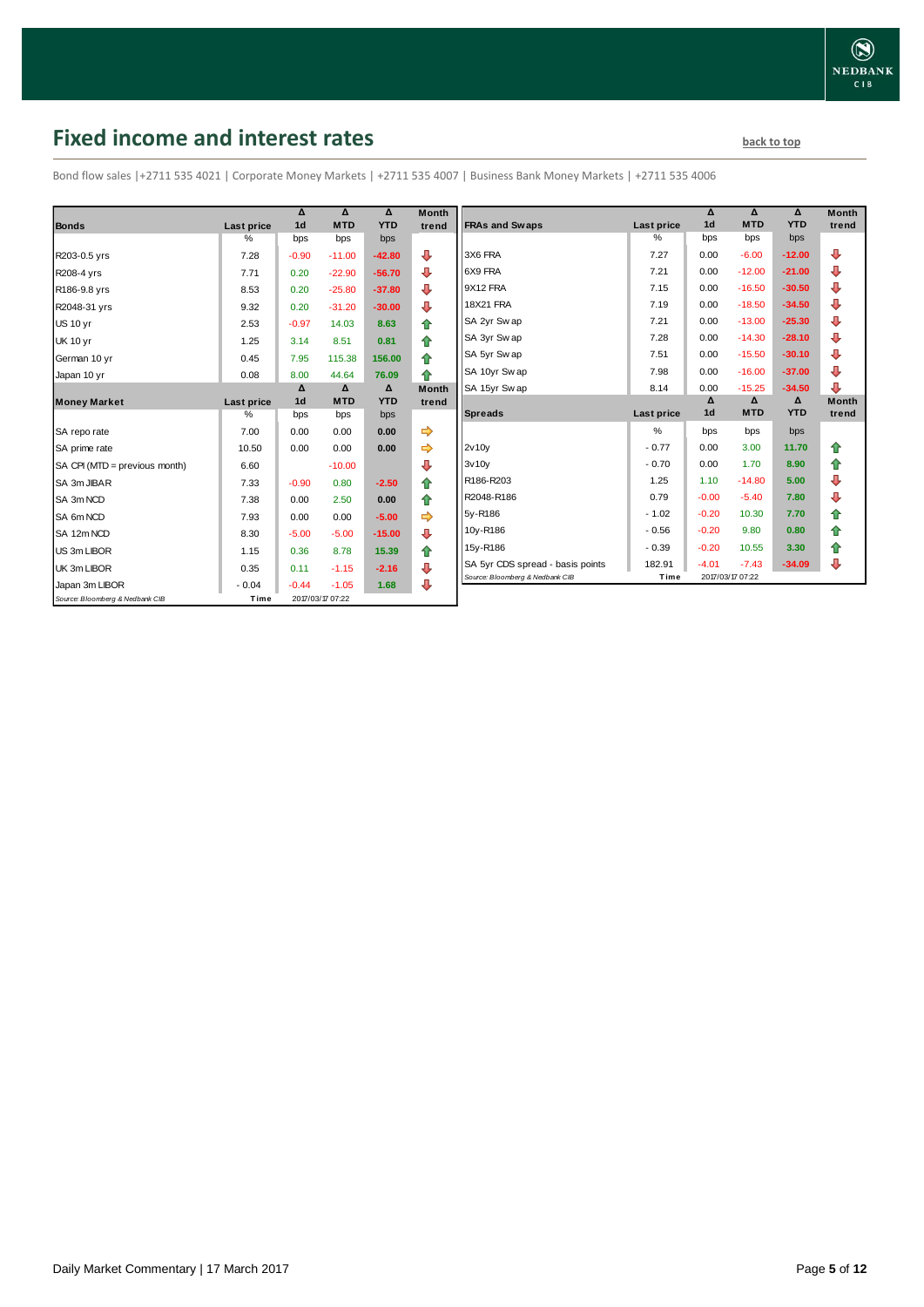# <span id="page-5-0"></span>**Equities [back to top](#page-0-0)**

Cash equities | +2711 535 4030/31

### **South Africa**

- In a day dominated by futures close out, the Top40 added 1.94%, with gold miners and resources outperforming on the back of higher commodity prices. African Rainbow Minerals was the top performer on the day, surging 11.20%, after reporting solid interim results, followed by Kumba Iron Ore and Lonmin, both up more than 10%. Telecoms, retailers and banking stocks were also solid performers, with those indices gaining between 3.46% and 2.49%. Sun International remained under pressure, losing a further 3.5% following Wednesday disappointing trading statement. The stronger currency weighed on some of the rand hedges, the likes of Steinhoff (-1.21%), MAS Real Estate (-1.37%) and Reinet (-.054%) edging lower.
- The value at the close was R56.9Billion and the rand was trading at R12.73 vs the dollar.

### **UK/Europe**

 European markets traded at 15 month highs, lifted by solid gains from mining stocks as metal prices rose on the back of a weaker dollar. The Dutch election results added to the strength, after the People's Party for Freedom and Democracy gained the most votes ahead of anti – Islam Geert Wilders, whose party wants to halt Muslim immigration and leave the European Union. In the UK, the FTSE100 touched a record high, but did close off earlier highs after a Bank of England policy maker voted for a rate hike. Anglo American leading the market higher, adding 8.6% after an Indian Billionaire said he would buy a 2 billion pound stake in the company. Elsewhere in Europe, Lufthansa gained more than 5% following results, while on the downside, French car maker, Renault, fell 3.4% after their CEO was targeted in a French diesel cheating probe.

### **USA**

 US markets ended Thursday's session lower, with some profit taking seen after the recent rally. The healthcare sector was the worst performer, losing 0.9%, dragged lower by Biogen, which fell more than 5% following two broker downgrades. Financials outperformed, after US Treasury bond yields rose. The energy sector remained under pressure, with oil prices continuing to ease lower. Crude oil traded at \$48,75 per barrel. Amongst some of the movers were Oracle Corp which gained 6.2% post results and GoPro Inc which rallied 15.7% after announcing job cuts, expecting to be profitable on an adjusted basis in 2017, while Guess Inc tumbled 11.2% after their earnings missed estimates.

#### **Asia**

 Asian markets are trading mixed this morning, with the Nikkei underperforming, down 0.32%. Traders were seen to be squaring positions ahead of the long weekend, with markets closed for a national holiday on Monday. Exporters lost ground with dollar trading flat against the yen. Financials lifted the ASX, National Australia Bank the biggest gainer after hiking its interest rates on residential investment loans by 25 basis points to 5.8%. Materials rose for the fifth consecutive session, as copper and iron ore prices continued to rise. Rio Tinto was up 1%, while Newcrest Mining added 1.87% as gold prices remained firm.

| <b>Developed Markets</b>        | Last price | $\%$ $\Delta$<br>$-1d$ | $\%$ $\Delta$<br><b>MTD</b> | $\%$ $\Delta$<br><b>YTD</b> | <b>Month</b><br>trend |
|---------------------------------|------------|------------------------|-----------------------------|-----------------------------|-----------------------|
| Dow Jones                       | 20 934.55  | $-0.07$                | 0.59                        | 5.93                        | ♠                     |
| Nasdag                          | 5 900.76   | 0.01                   | 1.29                        | 9.62                        | ⇑                     |
| S&P 500                         | 2 381.38   | $-0.16$                | 0.75                        | 6.37                        | 合                     |
| DJ Eurostoxx 50                 | 3 439.96   | 0.90                   | 3.63                        | 4.54                        | ⇑                     |
|                                 |            |                        |                             |                             |                       |
| <b>DAX</b>                      | 12 083.18  | 0.61                   | 2.10                        | 5.24                        | 合                     |
| CAC                             | 5 013.38   | 0.56                   | 3.19                        | 3.11                        | ⇑                     |
| <b>FTSE</b>                     | 7415.95    | 0.64                   | 2.10                        | 3.82                        | 合                     |
| ASX200                          | 5799.60    | 0.24                   | 1.53                        | 2.36                        | ⇑                     |
| Nikkei 225                      | 19 523.60  | $-0.34$                | 2.12                        | 2.14                        | 合                     |
| <b>MSCI World</b>               | 1864.10    | 0.54                   | 1.38                        | 6.45                        | ⇑                     |
|                                 |            | %Δ                     | %Δ                          | $\%$ $\Delta$               | <b>Month</b>          |
| <b>Emerging Markets</b>         | Last price | $-1d$                  | <b>MTD</b>                  | <b>YTD</b>                  | trend                 |
| Hang Seng                       | 24 350.53  | 0.26                   | 2.57                        | 10.68                       | ⇑                     |
| Shanghai                        | 3 261.40   | $-0.23$                | 0.61                        | 5.08                        | ⇑                     |
| <b>Brazil Bovespa</b>           | 65 782.85  | $-0.68$                | $-1.32$                     | 9.22                        | ⊕                     |
| India - NSE                     | 29 700.56  | 0.39                   | 3.33                        | 11.55                       | ⇑                     |
| Russia Micex                    | 2 014.37   | 1.09                   | $-1.05$                     | $-9.78$                     | ⇩                     |
| <b>MSCI</b> Emerging            | 963.20     | 2.09                   | 2.87                        | 11.71                       | ♠                     |
|                                 |            | $\% \Delta$            | %Δ                          | %Δ                          | <b>Month</b>          |
| <b>SA Indices</b>               | Last price | $-1d$                  | <b>MTD</b>                  | <b>YTD</b>                  | trend                 |
| <b>JSE All Share</b>            | 52 748.97  | 2.03                   | 3.13                        | 4.14                        | ⇑                     |
| Top 40                          | 45 523.12  | 1.94                   | 3.15                        | 3.69                        | ⇑                     |
| Resi 10                         | 31 687.47  | 3.10                   | 0.11                        | $-1.31$                     | ⇑                     |
| Indi 25                         | 68 118.66  | 1.51                   | 3.65                        | 5.97                        | 合                     |
| Fini 15                         | 15 762.27  | 2.22                   | 5.68                        | 4.54                        | ⇑                     |
| Source: Bloomberg & Nedbank CIB | Time       |                        | 2017/03/17 07:22            |                             |                       |

**NEDBANK**  $CIB$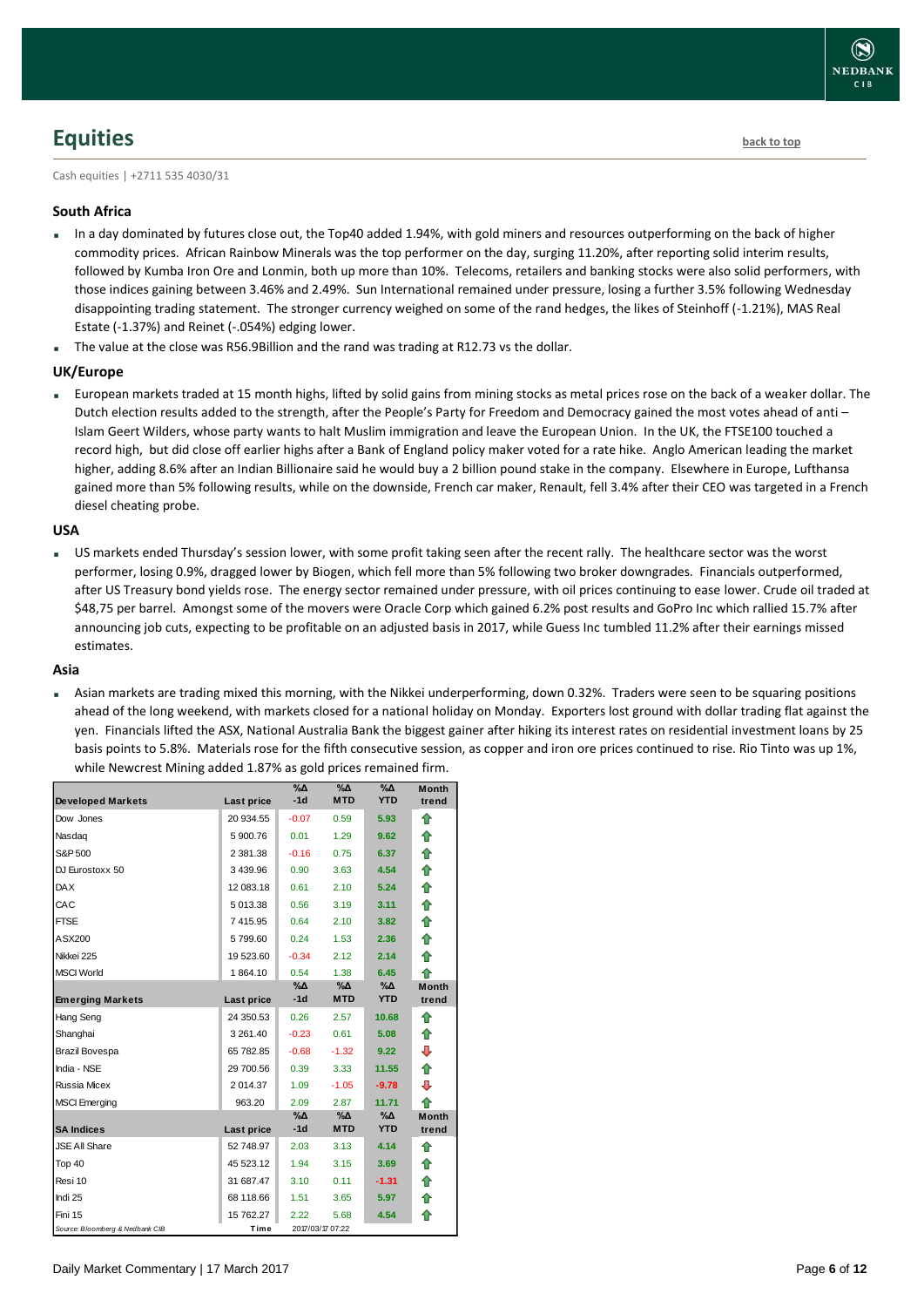

## <span id="page-6-0"></span>**Economics [back to top](#page-0-0)**

Nedbank CIB Market Commentary | CIBMarketComm@Nedbank.co.za | +27 11 295 5430

### **US**

- US Housing starts rose by 3% m/m in February, from a contraction of 1.9% previously. This was led by multifamily home starts, since starts of single homes declined. Construction activity however, was hampered by the sharp decline in permits for apartment building and slumped 6.2% over the month, after 5.3% growth previously. Encouragingly however, permits for the construction of residential buildings surged to a 4-month high. This may be supported by better labour market conditions, narrower home inventories and better wage growth.
- The JOLTS job openings number reflected a sharp uptick in January, to 5626 from 5501 in December. This beat expectations sharply. The bulk if vacancies came from real estate, professional business services and the manufacturing sector. Trade, transport, government and leisure vacancy rates declined sharply. All metrics surged in January- hiring's, separations and the quit rate all were significantly higher. Companies retention rates have risen and many businesses find it difficult to source skilled labour and hold on to their existing pool of resources. The labour market continued to absorb slack in the economy and will likely continue to tighten this year toward full employment.

**Synopsis: While we anticipate inflation (both the headline and the Fed's preferred PCE gauge) to remain elevated this year, base effects next year (barring a substantial fiscal push) may result in easing pressures over the long run. Therefore the Fed will likely continue to sound hawkish this year (data dependent), with the risk of the 3 rate hikes materialising as their dual mandate may be reached. While Q1 may reflect a seasonal slowdown in consumer spending, caution is warranted over the medium term if we see a sustained slowdown real wage growth.**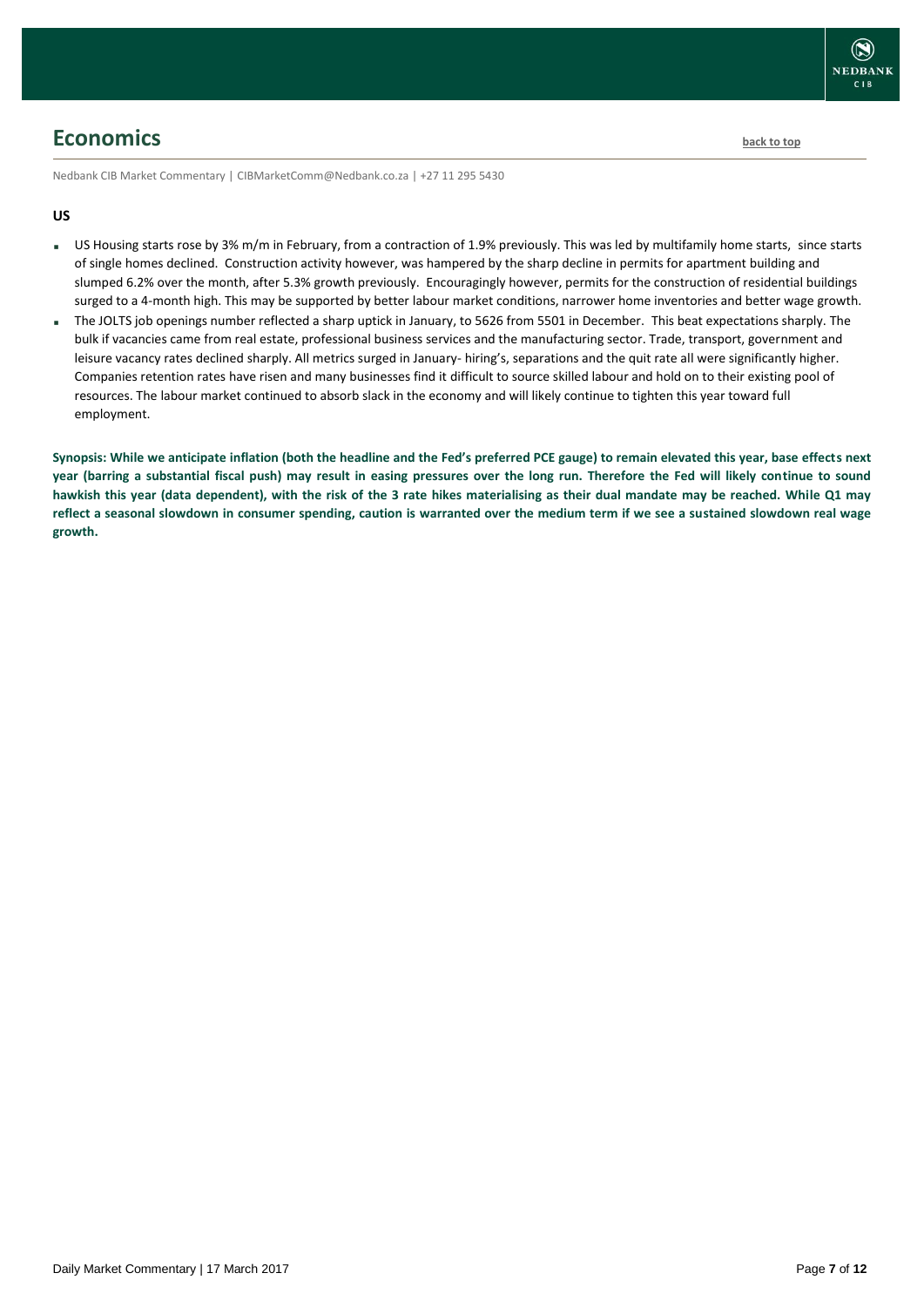# <span id="page-7-0"></span>**JSE performance [back to top](#page-0-0)**

Nedbank CIB Market Commentary | CIBMarketComm@Nedbank.co.za | +27 11 295 5430

| <b>Top40 constituents</b>          | Last price   | %Δ<br>-1d | %Δ<br><b>MTD</b> | %Δ<br><b>YTD</b> | <b>Month</b><br>trend |
|------------------------------------|--------------|-----------|------------------|------------------|-----------------------|
| AGL: Anglo American Plc            | 203.47       | 6.53      | $-0.07$          | 4.29             | ⊕                     |
| ANG: Anglogold Ashanti Ltd         | 139.20       | 6.46      | $-4.40$          | $-8.77$          | ⊕                     |
| APN: Aspen Pharmacare Holdings Lt  | 282.93       | 0.60      | $-0.16$          | $-0.23$          | ⊕                     |
| BAT: Brait Se                      | 75.50        | $-0.01$   | 2.55             | -13.77           | ⇑                     |
| BGA: Barclays Africa Group Ltd     | 157.18       | 4.40      | 3.44             | $-6.82$          | ✿                     |
| <b>BID: Bid Corp Ltd</b>           | 271.13       | 2.58      | 3.10             | 10.60            | ⇑                     |
| BIL: Bhp Billiton Plc              | 209.22       | 1.59      | 0.14             | $-4.33$          | 合                     |
| BTI: British American Tobacco Plc  | 809.99       | 0.62      | $-1.38$          | 4.03             | ⊕                     |
| <b>BVT: Bidvest Group Ltd</b>      | 160.90       | 2.15      | 3.79             | $-11.23$         | ✿                     |
| CFR : Financiere Richemont-Dep Rec | 99.56        | 0.66      | 4.22             | 9.72             | ⇑                     |
| DSY: Discovery Ltd                 | 135.38       | 1.79      | 10.07            | 18.24            | ✿                     |
| FFA: Fortress Income Fund Ltd-A    | 17.50        | 1.69      | 0.57             | 5.61             | ✿                     |
| FFB: Fortress Income Fund Ltd      | 34.95        | 1.01      | 0.26             | 8.10             | ⇑                     |
| FSR: Firstrand Ltd                 | 53.25        | 3.78      | 7.10             | 0.15             | ✿                     |
| GFI : Gold Fields Ltd              | 44.55        | 9.95      | 10.68            | 2.20             | ⇑                     |
| GRT: Grow thpoint Properties Ltd   | 28.17        | 1.70      | 6.38             | 8.81             | 合                     |
| IMP: Impala Platinum Holdings Ltd  | 42.68        | 4.74      | $-3.09$          | $-0.14$          | ⇩                     |
| INL: Investec Ltd                  | 98.74        | 3.06      | 7.09             | 8.80             | ⇑                     |
| INP: Investec Plc                  | 97.94        | 2.49      | 5.86             | 7.92             | 合                     |
| <b>ITU: Intu Properties Plc</b>    | 44.17        | $-0.07$   | -4.97            | $-5.98$          | ⇩                     |
| LHC: Life Healthcare Group Holdin  | 34.30        | 3.16      | 2.36             | 5.21             | ✿                     |
| MEI: Mediclinic International Plc  | 121.22       | 0.86      | 0.75             | $-6.75$          | ✿                     |
| MND: Mondi Ltd                     | 305.11       | 0.66      | 1.52             | 8.97             | 合                     |
| MNP: Mondi Plc                     | 305.35       | 0.74      | 0.66             | 9.55             | ⇑                     |
| MRP: Mr Price Group Ltd            | 176.05       | 2.89      | 3.56             | 10.34            | ⇑                     |
| MTN: Mtn Group Ltd                 | 129.65       | 3.78      | 8.23             | 2.76             | ⇑                     |
| NED: Nedbank Group Ltd             | 267.97       | 3.60      | 9.38             | 12.53            | ⇑                     |
| NPN: Naspers Ltd-N Shs             | 2 2 1 5 .0 0 | 1.70      | 5.59             | 9.98             | ⇑                     |
| NTC: Netcare Ltd                   | 30.70        | 0.07      | $-3.46$          | $-3.58$          | ⇩                     |
| OML: Old Mutual Plc                | 35.40        | $-0.23$   | 0.83             | 2.79             | t                     |
| RDF: Redefine Properties Ltd       | 11.60        | 2.29      | 6.72             | 3.66             | ⇧                     |
| REI : Reinet Investments Sa-Dr     | 27.65        | $-0.54$   | $-1.53$          | 3.17             | ⇩                     |
| REM: Remgro Ltd                    | 225.00       | 1.15      | 0.76             | 0.87             | ⇑                     |
| RMH: Rmb Holdings Ltd              | 66.00        | 2.04      | 4.08             | $-0.60$          | ⇑                     |
| SAP: Sappi Limited                 | 89.70        | 2.51      | 9.64             | $-0.28$          | ⇮                     |
| SBK: Standard Bank Group Ltd       | 161.89       | 2.99      | 13.04            | 6.68             | ⇮                     |
| SHP: Shoprite Holdings Ltd         | 208.80       | 1.76      | 10.33            | 21.78            | ⇑                     |
| SLM : Sanlam Ltd                   | 72.15        | 3.32      | 6.46             | 14.71            | 合                     |
| SNH : Steinhoff International H Nv | 65.37        | -1.21     | $-6.39$          | $-8.29$          | ⊕                     |
| SOL : Sasol Ltd                    | 365.01       | 1.06      | $-2.14$          | $-8.50$          | ₽                     |
| TBS: Tiger Brands Ltd              | 426.19       | 0.04      | 1.96             | 7.13             | 合                     |
| VOD: Vodacom Group Ltd             | 155.96       | 2.38      | 5.21             | 2.34             | 合                     |
| WHL : Woolw orths Holdings Ltd     | 72.51        | 2.00      | 3.59             | 2.10             |                       |
| Source: Bloomberg & Nedbank CIB    | Time         |           | 2017/03/17 07:22 |                  |                       |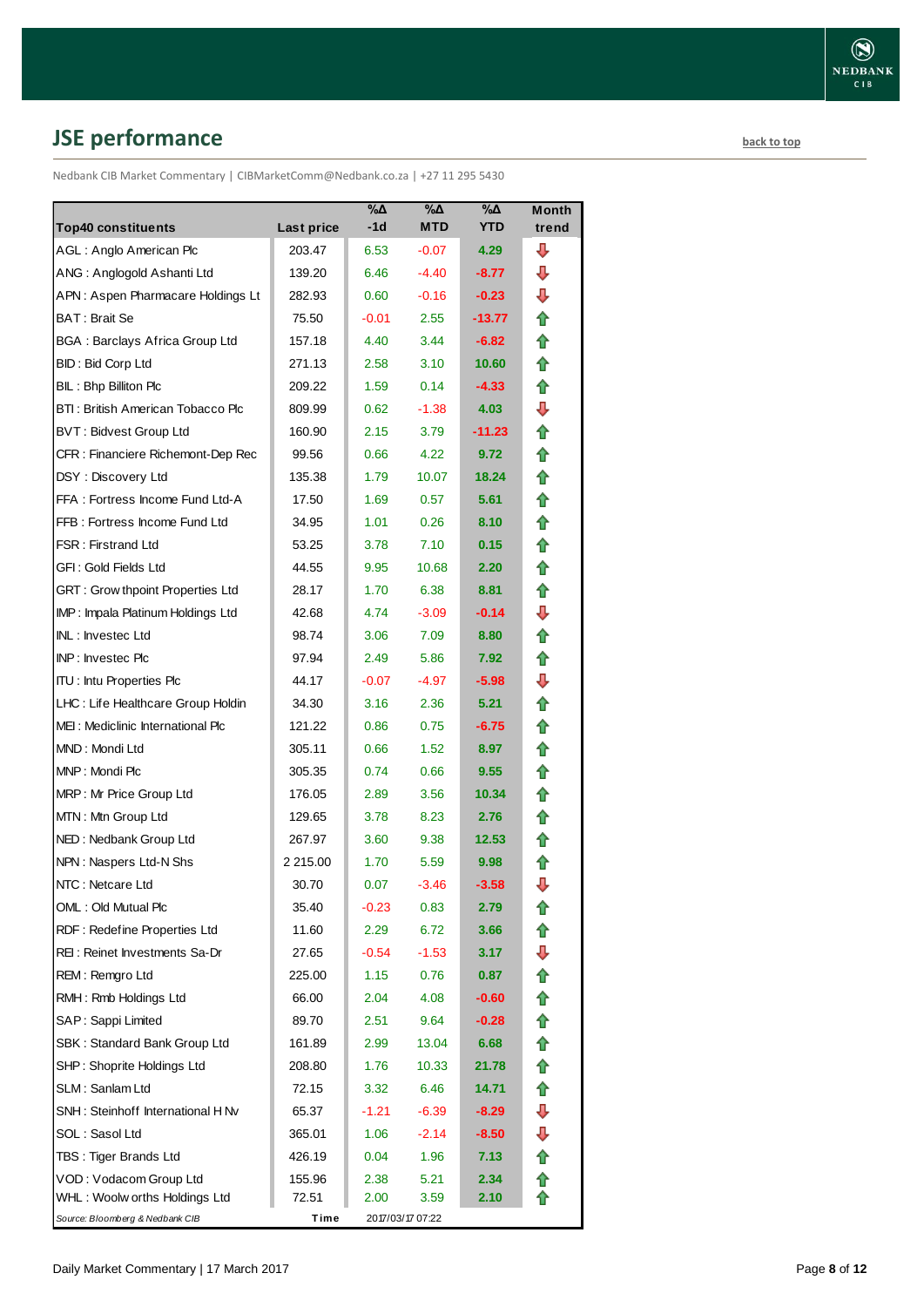# <span id="page-8-0"></span>**Last day to trade back to the contract of the contract of the contract of the contract of the contract of the contract of the contract of the contract of the contract of the contract of the contract of the contract of t**

Susan Correia | [Scorreia@Nedbankcapital.co.za](mailto:Scorreia@Nedbankcapital.co.za) | +27 11 295 8227

| Share code    | Share name                            | Dividend / interest rate                      |
|---------------|---------------------------------------|-----------------------------------------------|
| 20 March 2017 |                                       |                                               |
|               |                                       |                                               |
| ANG           | AngloGold Ashanti Limited             | dividend @ 130cps                             |
| <b>ART</b>    | Argent Ind Ltd                        | dividend @ 10cps                              |
| <b>BID</b>    | <b>BID Corporation Limited</b>        | dividend @ 250cps                             |
| <b>COM</b>    | <b>Comair Limited</b>                 | dividend @ 7cps                               |
| <b>CSB</b>    | Cashbuild Limited                     | dividend @ 540cps                             |
| <b>DAW</b>    | Distrib. & Warehousing Network Ltd    | Rights Offer 147.83904 : 100 @ 100cps         |
| <b>GIVFIN</b> | Newfunds S&P GIVI SA Fin              | Distribution TBA on or before 13/04/17        |
| <b>GIVIND</b> | Newfunds S&P GIVI SA Ind              | Distribution TBA on or before 13/04/17        |
| <b>GIVISA</b> | Newfunds S&P GIVI SA T50              | Distribution TBA on or before 13/04/17        |
| <b>GIVRES</b> | Newfunds S&P GIVI SA Res              | Distribution TBA on or before 13/04/17        |
| <b>GRT</b>    | <b>Growthpoint Properties Limited</b> | DRIP 3.75494 : 100 or 95cps                   |
| <b>HLM</b>    | Hulamin Limited                       | dividend @ 15cps                              |
| IPL           | <b>Imperial Holdings Limited</b>      | dividend @ 320cps                             |
| <b>IPLP</b>   | Imperial Holdings Non-Red Non-Part    | dividend $@$ 434.31164cps                     |
| <b>JSE</b>    | JSE Ltd                               | dividend @ 560cps                             |
| <b>MAPPSG</b> | <b>Newfunds MAPPS Growth</b>          | Distribution TBA on or before 13/04/17        |
| <b>MAPPSP</b> | <b>Newfunds MAPPS Protect</b>         | Distribution TBA on or before 13/04/17        |
| <b>MSP</b>    | MAS Real Estate Inc                   | Dividend Option @ 37.42115cps or 1.7406 : 100 |
| <b>MTN</b>    | <b>MTN Group Limited</b>              | dividend @ 450cps                             |
| <b>NEWFSA</b> | Newfunds NewSA Index                  | Distribution TBA on or before 13/04/17        |
| <b>NFEMOM</b> | Newfunds Equity MOM ETF               | Distribution TBA on or before 13/04/17        |
| <b>NFGOVI</b> | Newfunds GOVI ETF                     | Distribution TBA on or before 13/04/17        |
| <b>NFILBI</b> | Newfunds ILBI ETF                     | Distribution TBA on or before 13/04/17        |
| NFSH40        | <b>Newfunds NewSA</b>                 | Distribution TBA on or before 13/04/17        |
| <b>NFSWIX</b> | Newfunds SWIC40 ETF                   | Distribution TBA on or before 13/04/17        |
| <b>NFTRCI</b> | Newfunds TRACI 3-M ETF                | Distribution TBA on or before 13/04/17        |
| SAC           | SA Corporate Real Estate Fund         | dividend $@$ 21.58cps                         |
| <b>SBKP</b>   | Standard Bank Grp Ltd Pref            | dividend $@3.25$ cps                          |
| <b>SBPP</b>   | Standard Bank Grp Ltd Pref            | dividend $@$ 407.57cps                        |
| SBV           | Sabvest Ltd                           | dividend $@$ 32cps                            |
| <b>SNT</b>    | Santam Limited                        | dividend @ 570cps                             |
| <b>SVN</b>    | Sabvest Ltd N                         | dividend @ 32cps                              |
|               |                                       |                                               |

*Source: JSE*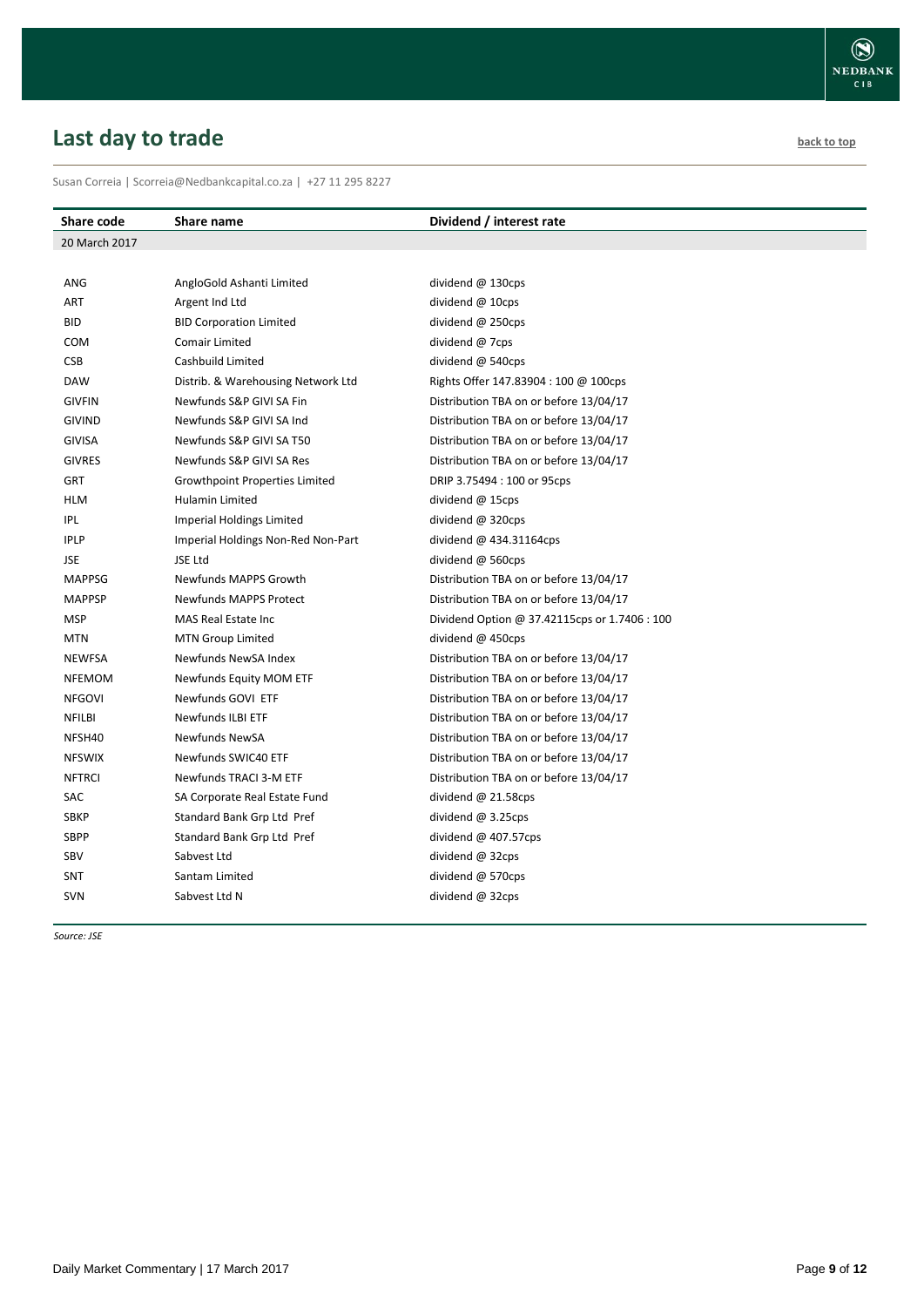# <span id="page-9-0"></span>**Economic calendar [back to top](#page-0-0) back to top**

Nedbank CIB Market Commentary | CIBMarketComm@Nedbank.co.za | +27 11 295 5430

| <b>Time</b> | Country   | Event                             | Period | Survey                   | Actual                   | <b>Prior</b>    | <b>Revised</b>           |
|-------------|-----------|-----------------------------------|--------|--------------------------|--------------------------|-----------------|--------------------------|
| 16-Mar      |           |                                   |        |                          |                          |                 |                          |
| 12:00       | <b>EC</b> | CPI YoY                           | Feb F  | 2.00%                    | 2.00%                    | 2.00%           | --                       |
| 12:00       | EC        | CPI Core YoY                      | Feb F  | 0.90%                    | 0.90%                    | 0.90%           |                          |
| 14:00       | <b>UK</b> | Bank of England Bank Rate         | 16-Mar | 0.25%                    | 0.25%                    | 0.25%           |                          |
| 14:00       | UK        | <b>BOE Asset Purchase Target</b>  | Mar    | 435b                     | 435b                     | 435b            |                          |
| 14:00       | UK        | <b>BOE Corporate Bond Target</b>  | Mar    | 10 <sub>b</sub>          | 10 <sub>b</sub>          | 10 <sub>b</sub> |                          |
| 14:30       | US        | <b>Housing Starts</b>             | Feb    | 1255k                    | 1228k                    | 1246k           | 1251k                    |
| 14:30       | US        | <b>Housing Starts MoM</b>         | Feb    | 0.70%                    | 3.0%                     | $-2.60%$        | $\overline{\phantom{a}}$ |
| 14:30       | US        | <b>Building Permits</b>           | Feb    | 1253k                    | 1213k                    | 1285k           | 1293k                    |
| 14:30       | US        | <b>Building Permits MoM</b>       | Feb    | $-3.10%$                 | $-6.2%$                  | 4.60%           | 5.30%                    |
| 14:30       | US        | <b>Initial Jobless Claims</b>     | 11-Mar | 240k                     | 241k                     | 243k            | --                       |
| 14:30       | US        | <b>Continuing Claims</b>          | 04-Mar | $\overline{\phantom{a}}$ | 2030k                    | 2058k           | 2060k                    |
| 14:30       | US        | Philadelphia Fed Business Outlook | Mar    | 28                       | 32.8                     | 43.3            | $\overline{\phantom{a}}$ |
| 16:00       | <b>US</b> | <b>JOLTS Job Openings</b>         | Jan    | 5556                     | 5626                     | 5501            | 5539                     |
|             | JN        | <b>BOJ Policy Balance Rate</b>    | 16-Mar | $-0.10%$                 | $-0.10%$                 | $-0.10%$        | --                       |
|             | <b>JN</b> | <b>BOJ 10-Yr Yield Target</b>     | 16-Mar | 0.00%                    | 0.00%                    | 0.00%           | --                       |
| 17-Mar      |           |                                   |        |                          |                          |                 |                          |
| 12:00       | <b>EC</b> | <b>Trade Balance SA</b>           | Jan    | 24.1 <sub>b</sub>        | $\overline{a}$           | 24.5b           | --                       |
| 15:15       | US.       | <b>Industrial Production MoM</b>  | Feb    | 0.20%                    | $\overline{\phantom{a}}$ | $-0.30%$        | $-$                      |
| 15:15       | US        | <b>Capacity Utilization</b>       | Feb    | 75.50%                   | $\overline{\phantom{a}}$ | 75.30%          | --                       |
| 15:15       | US        | Manufacturing (SIC) Production    | Feb    | 0.30%                    | $\overline{\phantom{a}}$ | 0.20%           | --                       |
| 16:00       | US        | U. of Mich. Sentiment             | Mar P  | 97                       | --                       | 96.3            | --                       |
| 16:00       | <b>US</b> | Leading Index                     | Feb    | 0.40%                    | $\overline{\phantom{a}}$ | 0.60%           | --                       |

*Source: Bloomberg*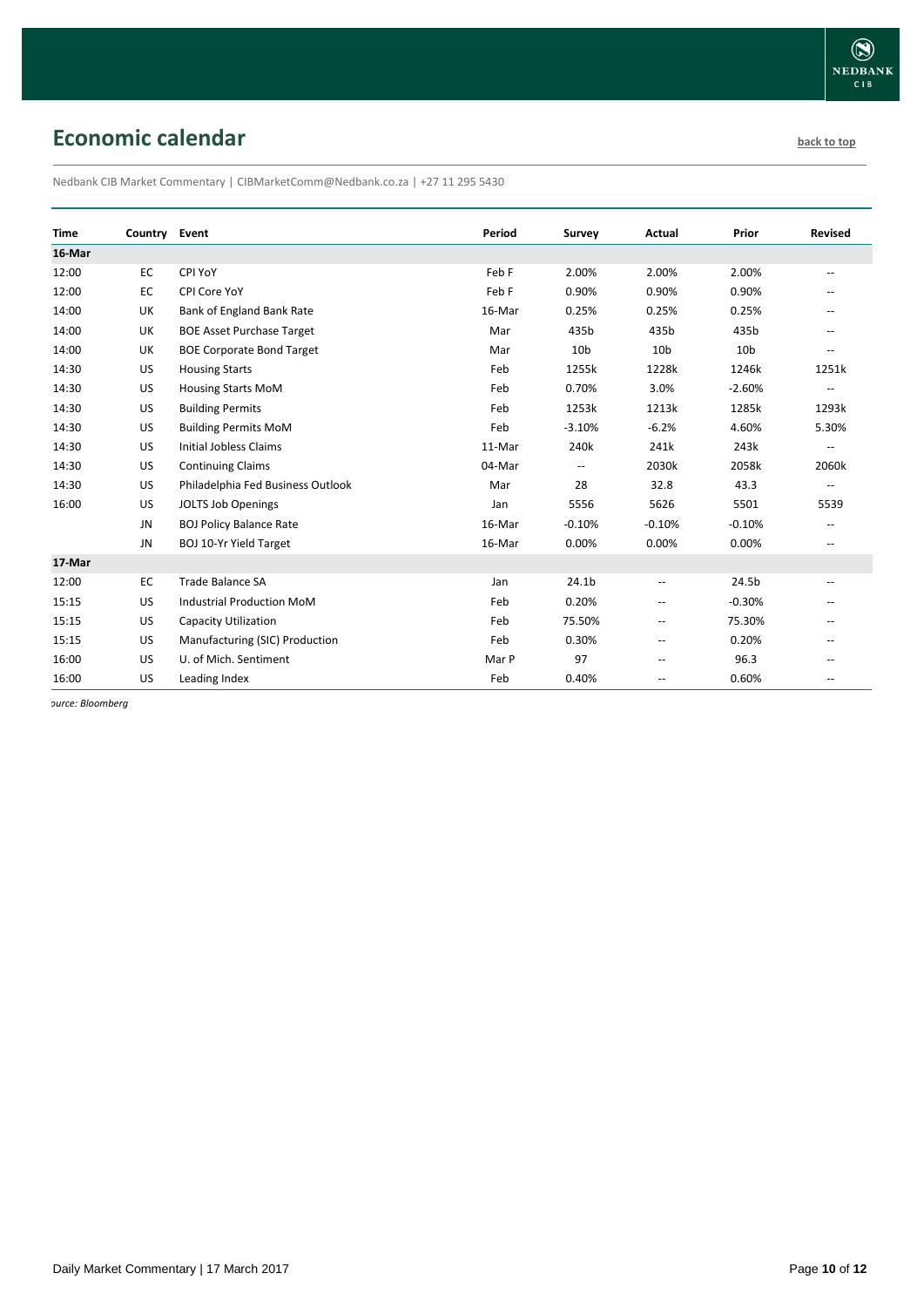### <span id="page-10-0"></span>**Contacts**

**Head: Strategic Research Mohammed Yaseen Nalla, CFA** (011) 295 5430

**ALM Portfolio Management** (011) 535 4042

**Equities Sales and Distribution** (011) 535 4030/31

**Forex Institutional Sales Desk** (011) 535 4005

**Interest Rate Swaps & FRA's Trading** (011) 535 4004

**Money Market Institutional Sales Desk** (011) 535 4008

**Treasury: Economic Analyst Reezwana Sumad** (011) 294 1753

**Bond Trading** (011) 535 4021

**Forex Business Banking Sales Desk** (011) 535 4003

**Forex Retail Sales Desk** (011) 535 4020

**Money Market Business Banking Sales Desk** (011) 535 4006

**Non Soft & Soft Commodities Trading** (011) 535 4038

**Credit Derivatives**  (011) 535 4047

**Forex Corporate Sales Desk** JHB (011) 535 4002; DBN (031) 327 3000; CTN (021) 413 9300

**Inflation Trading** (011) 535 4026

**Money Market Corporate Sales Desk** JHB (011) 535 4007; DBN (031) 327 3000; CTN (021) 413 9300

**Preference shares desk** (011) 535 4072